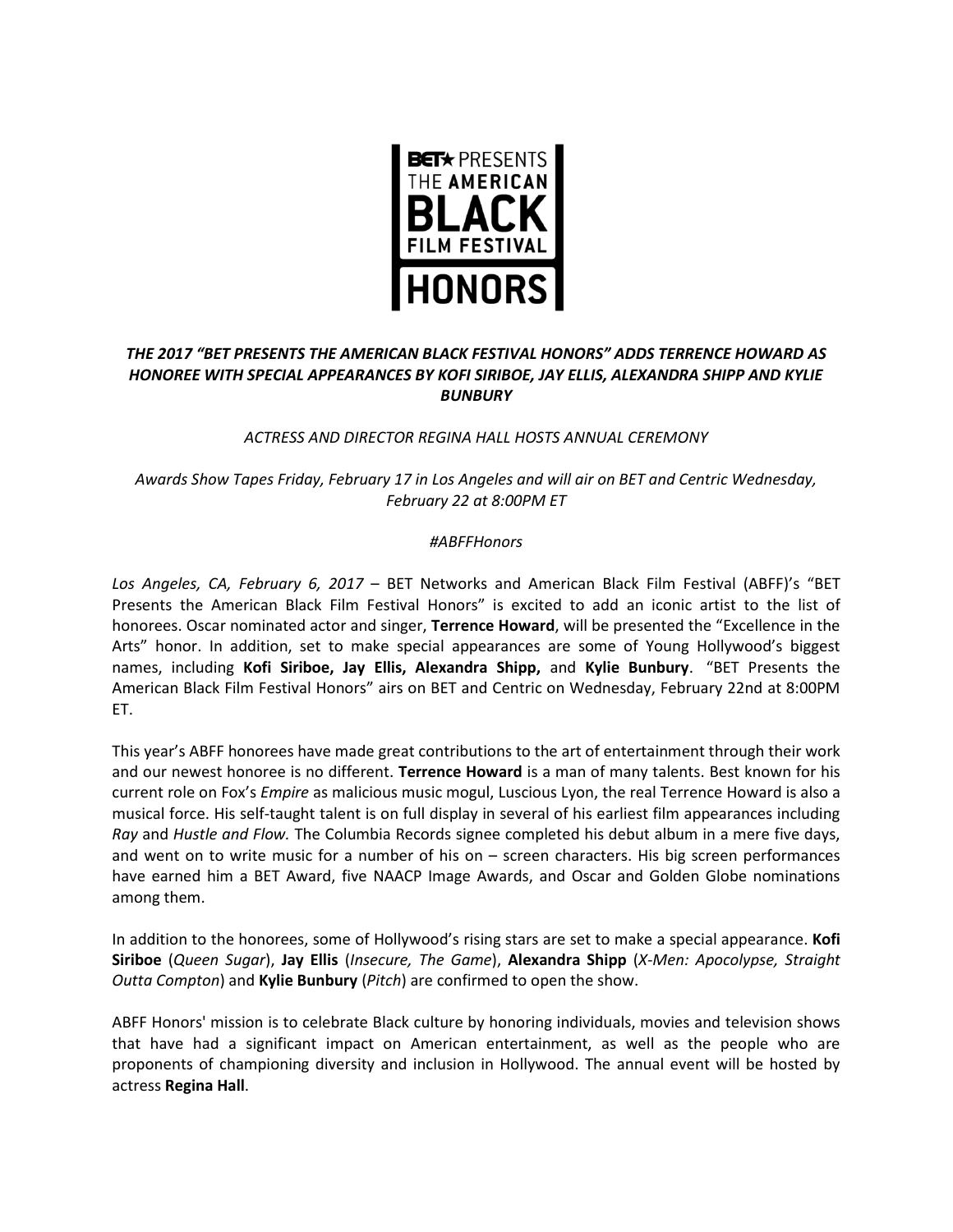"BET Presents the American Black Film Festival Honors" is sure to be a highlight of the Hollywood Awards season and Black History Month. The event is executive produced by ABFF Ventures founder Jeff Friday, Suzanne de Passe and Madison Jones for de Passe Jones Entertainment, Jesse Collins for Jesse Collins Entertainment, and Connie Orlando, Stephen G. Hill and Debra Lee for BET Networks.

The 2017 ABFF Honors sponsors are Cadillac, AT&T and Prudential Financial Services (Red Carpet Partners) and Hennessy (Official Spirit Partner).

For more information about the 2017 ABFF Honors, log on to [www.ABFFHonors.com.](http://www.abffhonors.com/) Also, follow us on our social media platforms:

### SOCIAL MEDIA:

| Twitter:   | @ABFFHonors                               |
|------------|-------------------------------------------|
| Instagram: | @AmericanBlackFilmFestival                |
| Facebook:  | American Black Film Festival              |
| YouTube:   | American Black Film Festival              |
| Website:   | http://www.bet.com/shows/abff-honors.html |

For media inquiries and to apply for media credentials for the 2017 ABFF Honors, please log on to [http://abffhonors.com/media/2017-ABFF-Honors-Credential-Application.pdf.](http://abffhonors.com/media/2017-ABFF-Honors-Credential-Application.pdf)

### **ABOUT ABFF**

The American Black Film Festival (ABFF) is an annual event dedicated to showcasing quality film and television content by and about people of African descent. It supports emerging artists to foster a wider range of images, stories and storytellers represented in the entertainment industry. The festival is committed to the belief that Black artists and content creators deserve the same opportunities as their mainstream counterparts. ABFF founder Jeff Friday conceived the festival in 1997 as a vehicle to promote diversity in the motion picture industry, and strengthen the Black filmmaking community through resource sharing, education, artistic collaboration and career development. Today, the ABFF is recognized as the preeminent pipeline to new Black talent, both in front of and behind the camera, and is regarded as one of the leading film festivals in the world. The ABFF is a property of ABFF Ventures LLC, a multifaceted entertainment company specializing in the production of live events, television and digital content targeted to upscale African American audiences.

For additional information about the festival, visit [www.ABFF.com.](http://www.abff.com/) 

#### **ABOUT BET NETWORKS**

BET Networks, a subsidiary of Viacom Inc. (NASDAQ: VIA, VIA.B sted NYSE: VIA, VIA.B), is the nation's leading provider of quality entertainment, music, news and public affairs television programming for the African-American audience. The primary BET channel reaches more than 90 million households and can be seen in the United States, Canada, the Caribbean, the United Kingdom and sub-Saharan Africa. BET is the dominant African-American consumer brand with a diverse group of business extensions: BET.com, a leading Internet destination for Black entertainment, music, culture, and news; CENTRIC, a 24-hour entertainment network targeting the African-American Woman; BET Music Networks - BET Jams, BET Soul and BET Gospel; BET Home Entertainment; BET Live, BET's growing festival business; BET Mobile, which provides ringtones, games and video content for wireless devices; and BET International, which operates BET around the globe.

*###*

**PRESS CONTACTS:**